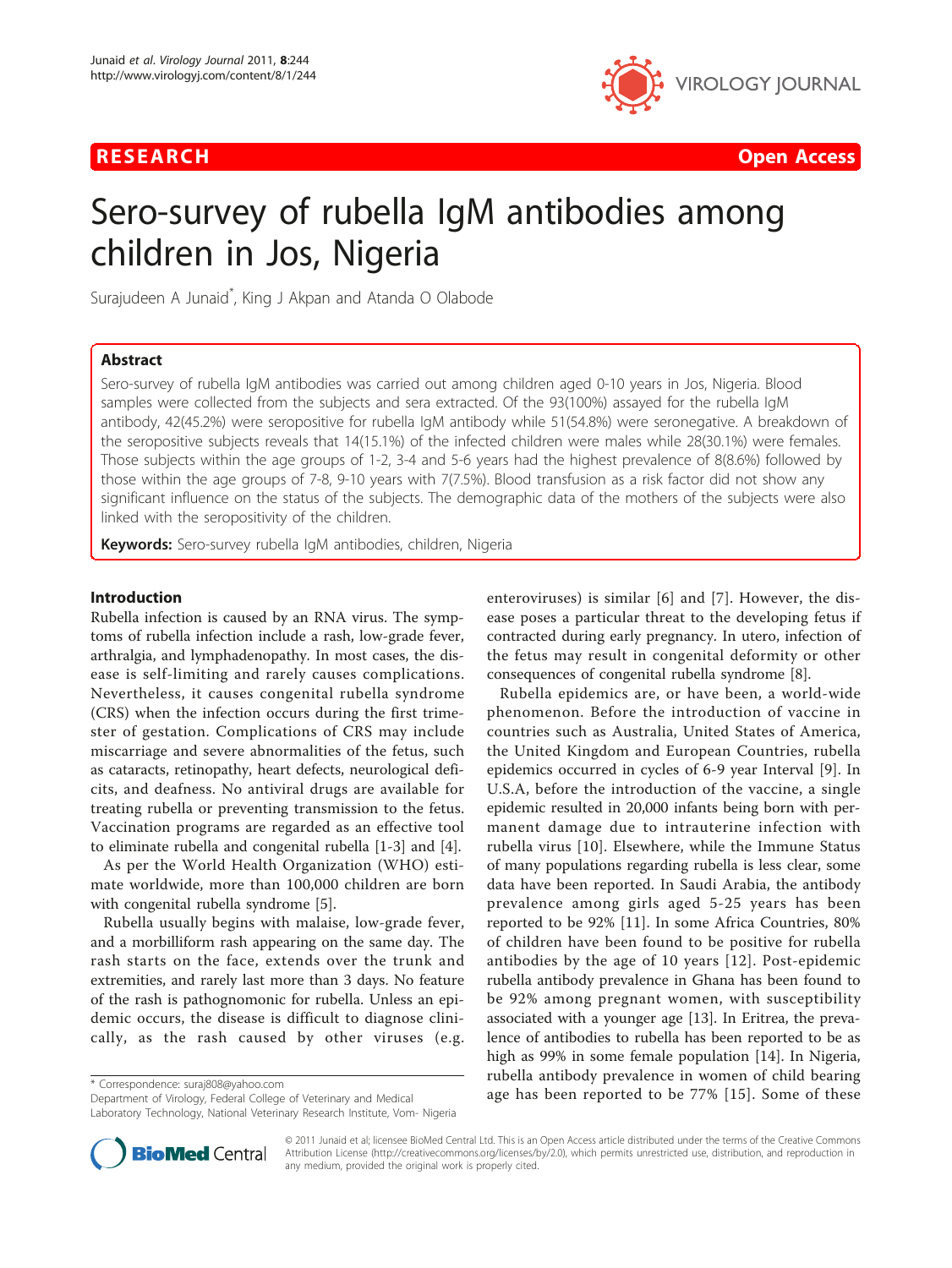studies have reported an early age of exposure to rubella [[12\]](#page-4-0) and [\[13](#page-4-0)]. The highest sero-prevalence has been seen in age group as young as 5-9years and in preschool children [[16\]](#page-4-0) and [\[17](#page-4-0)].

The general aim of this study is to determine serological evidence of recent rubella infection among children in the study area, since children could harbor the virus and serve as a good source of spread in a community, and since statistics on prevalence of rubella infection are scarce in Nigeria and particularly, the study area.

# Materials and methods

#### Study area

The research was carried out in Jos City. Jos is the capital of Plateau state and is centrally situated in Plateau State, Nigeria. Jos University Teaching Hospital was chosen as Sample Collection Centre.

# Ethical consideration

The ethical clearance for this research was granted by the Jos University Teaching Hospital (JUTH) ethical Committee after due process had been followed. Before the collection of sample, information regarding the study was explained to the parents of the subjects (Children). Oral and written consent for participation in the study was obtained.

# Exclusion criteria

Only children that fall within the age range 0-10years were

selected for this study. Those falling out of this range were excluded from this study.

# Sample collection

Samples were collected from June to October; 2007. The entire work was conducted over a 6month period.

A total of 93 blood samples were collected from children who fall within the age range of 0-10 years using sterile syringe and needles. Questionnaires were also filled by parents who accompanied the children. Between 2 to 3 millilitres (mls) of blood was collected depending on the age of the child.

# Treatment of the samples

The blood samples were allowed to clot, and then centrifuged at 3000rpm for 5 minutes. The sera were then harvested into clean sterile bottles and were then frozen at -20°c until needed for assay.

# The test

The test was carried out using enzyme linked immunosorbent assay method (ELISA). ELISA has been shown

to be a sensitive and reliable procedure for detection of antibodies to rubella with diagnostic sensitivity of 98% and diagnostic specificity of  $\geq$  98%. The ELISA Kit used for this test was prepared and manufactured by BIOTEC laboratories Ltd, 32 Anson Road, Suffolk, UK. The test procedures were performed according to the manufacturer's instructions.

#### Calculation of result

Results were calculated as indicated by the prospectus.

The results were reported as activity index values (A.I). The A.I. compares the binding activity (positivity) of the test samples to the cut-off level 0f activity that is defined as positive (Activity index value-1.0). The A.I. values of the test samples were deduced from a semi log graph of Absorbance reading of the calibrators against the assigned activity index value listed on the vials of the negative, low positive and high positive controls. Accordingly, results below 0.90 were considered negative and those above 1.10 were considered positive. Values between 0.91 and 1.09 were considered indeterminate results. There was no indeterminate result in the tested samples.

# Statistical analysis

The data obtained were analyzed with SPSS version 14.0 software program. Chi square  $(X^2)$  was used to test the significance of variables

# Result

Table 1 shows the prevalence of rubella among children tested for rubella IgM antibody. It revealed that 42 (45.2%) out of 93 children tested were positive for rubella IgM antibody whereas 51(54.8%) were negative. The distribution of the positive subjects in relation to sex shows that 14(15.1%) of the infected children were males while 28(30.1%) were females.

A breakdown of the infected subjects with respects to their age groups is shown in table [2](#page-2-0). It revealed that the age groups 1-2, 3-4 and 5-6 years had the highest number of infected children which is 8(8.6%) in each age

#### Table 1 Status of rubella in relation to sex

|              |              | Rubella status  |                 | <b>Total</b> | P-value |
|--------------|--------------|-----------------|-----------------|--------------|---------|
|              |              | <b>Positive</b> | <b>Negative</b> |              |         |
| Sex          | Male Count   | 14              | 37              | 51           |         |
|              | % of total   | 15.1%           | 39.8%           | 54.8%        |         |
|              | Female Count | 28              | 14              | 42           | 0.15    |
|              | % of total   | 30.1%           | 15.1%           | 45.2%        |         |
| <b>Total</b> | Count        | 42              | 51              | 93           |         |
|              | % of Total   | 45.2%           | 54.8%           | 100.0%       |         |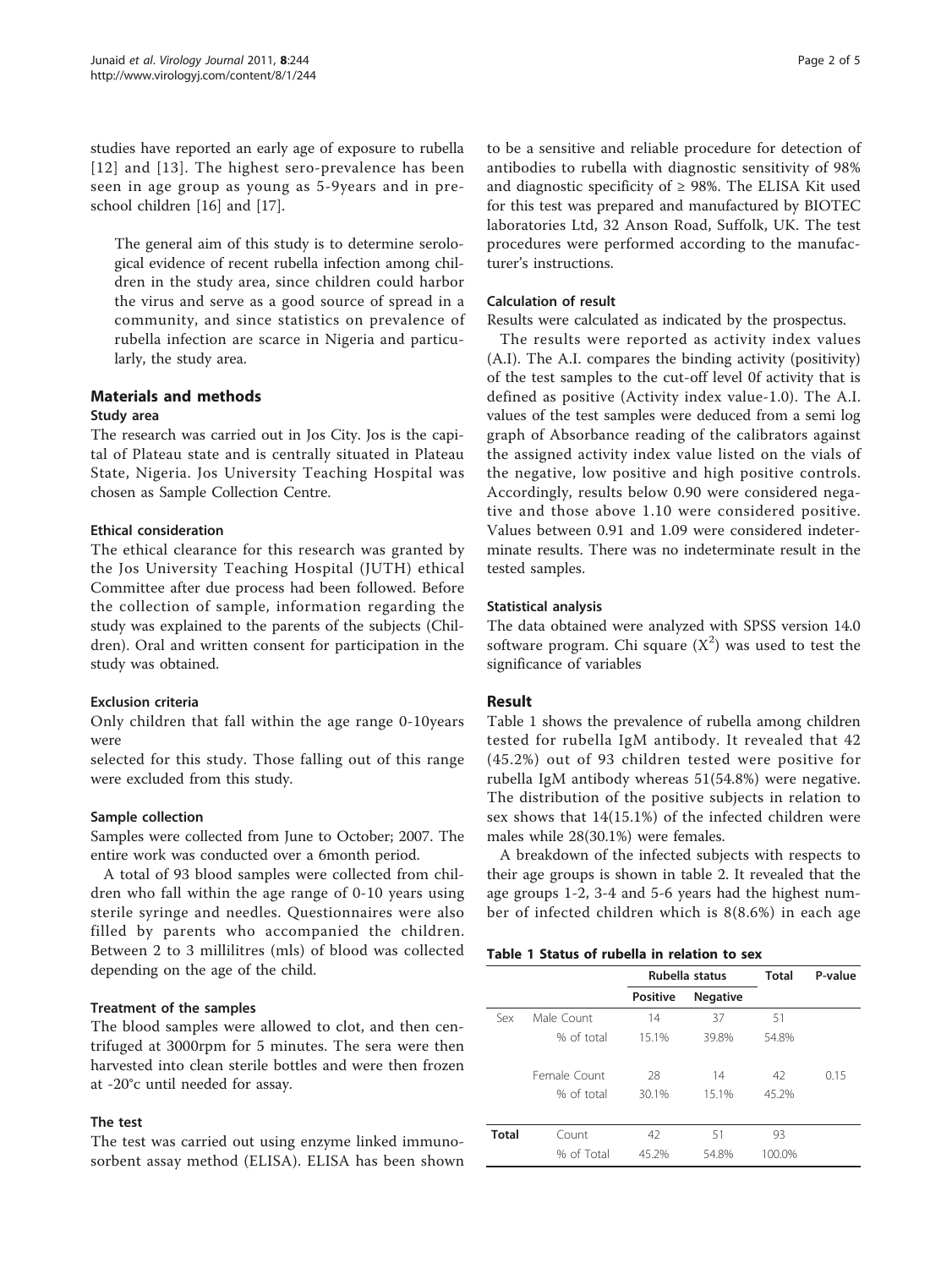<span id="page-2-0"></span>

| Table 2 Prevalence of rubella IgM in relation to age |  |  |  |
|------------------------------------------------------|--|--|--|
| group of the children                                |  |  |  |

| Age group of<br>children |            | Rubella status |                 | <b>Total</b> | P-<br>value |
|--------------------------|------------|----------------|-----------------|--------------|-------------|
|                          |            | Positive       | <b>Negative</b> |              |             |
| $<$ 1 year               | Count      | $\overline{4}$ | 7               | 11           |             |
|                          | % of Total | 4.3%           | 7.5%            | 11.8%        |             |
| $1 - 2$                  | Count      | 8              | 11              | 20           |             |
|                          | % of Total | 8.6%           | 11.8%           | 20.4%        |             |
| $3 - 4$                  | Count      | 8              | 12              | 20           |             |
|                          | % of Total | 8.6%           | 12.9%           | 21.5%        | 0.897       |
| $5-6$                    | Count      | 8              | 8               | 16           |             |
|                          | % of Total | 8.6%           | 8.6%            | 17.2%        |             |
| $7 - 8$                  | Count      | 7              | 5               | 12           |             |
|                          | % of Total | 7.5%           | 5.4%            | 12.9%        |             |
| $9 - 10$                 | Count      | 7              | 8               | 15           |             |
|                          | % of Total | 7.5%           | 8.6%            | 16.2%        |             |
| <b>Total</b>             | Count      | 42             | 51              | 94           |             |
|                          | % of Total | 45.2%          | 54.8%           | 100.0%       |             |

group. It was followed by age groups 7-8 and 9-10 years which had 7(7.5%) of infected children in each group while age group <1 years had the least number of infected children of 4(4.3%).

Of the 42(100%) children infected, 42(100%), 39 (92.8%) and 8(19.6%) had shown history of fever, rashes and blood transfusion respectively (Table 3).

Seroprevalence of rubella in the subjects, in relation to the demographic data of the mothers indicated that 25 (26.9%), 13(14.0%) and 4(4.3%) represents 20-29, 30-39 and 40-49 years age group of the mothers of the rubella seropositive subjects. 20(21.5%), 12(12.9%), 8(8.6%) and 2(2.2%) of the seropositive subjects had mothers who were house wives, civil servants, business women and others respectively. The highest prevalence of rubella was observed in children whose mothers were house wives. The educational status of the mothers of the rubella seropositive children revealed that the highest prevalence occurred in children whose mothers must have had attained secondary school. Children whose mothers were married had the highest prevalence of 36 (38.7%) compared to single mothers with 6(6.5%) and divorced mothers with 0(0.0%). Children whose mothers were involved in monogamy type of marriage had the highest prevalence of 23(24.7%) positivity while those whose mothers were involved in polygamy had 19 (20.4%) out of the total number of children enrolled (Table [4\)](#page-3-0).

# Discussion

Rubella is known to be a common cause of Maculopapular rash illness with fever and is also a childhood disease that can be either symptomatic or asymptomatic [[18](#page-4-0)]. Of the 93(100%) children assayed for rubella IgM antibodies, 42(45.2%) were positive. This is a highly significant value indeed, since in United States, a single case of rubella infection is considered a potential out break [[19\]](#page-4-0). It implies that the infected children have the potential to transmit the infection to others in a

| Table 3 Sero prevalence in relation to history of blood transfusion, interactions with elders, fever and rashes |  |  |  |
|-----------------------------------------------------------------------------------------------------------------|--|--|--|
|-----------------------------------------------------------------------------------------------------------------|--|--|--|

| <b>Variables</b>                           | Frequency (%) |              | <b>Rubella Status</b> |          |
|--------------------------------------------|---------------|--------------|-----------------------|----------|
|                                            |               | Positive (%) | Negative (%)          |          |
| History of blood transfusion               |               |              |                       |          |
| Yes                                        | 21(22.6)      | 8(8.6)       | 13(14.0)              | 21(22.6) |
| No                                         | 72(77.4)      | 34(36.6)     | 38(40.8)              | 72(77.4) |
| <b>Total</b>                               | 93(100%)      | 42(45.2%)    | 51(54.8%)             | 93(100%) |
| History of Interaction with elderly people |               |              |                       |          |
| Yes                                        | 93(100%)      | 42(45.2)     | 51(54.8)              | 93(100)  |
| No                                         | $O(0\%)$      | $O(0\%)$     | 0.(0)                 | O(0)     |
| <b>Total</b>                               | 93(100%)      | 42(45.2%)    | 51(54.8%)             | 93(100%) |
| <b>History of Fever</b>                    |               |              |                       |          |
| Yes                                        | 79(85)        | 39(42.0)     | 40(43.0)              | 79(85)   |
| No                                         | 14(15)        | 3(3.2)       | 11(11.5)              | 14(15)   |
| <b>Total</b>                               | 93(100%)      | 42(45.2%)    | 51(54.8%)             | 93(100%) |
| <b>History of Rashes</b>                   |               |              |                       |          |
| Yes                                        | 72(77.4)      | 39(42)       | 33(35.4)              | 72(77.4) |
| No                                         | 21(22.6)      | 3(3.2)       | 18(19.4)              | 21(22.6) |
| Total                                      | 93(100%)      | 42(45.2)     | 51(54.8%)             | 93(100%) |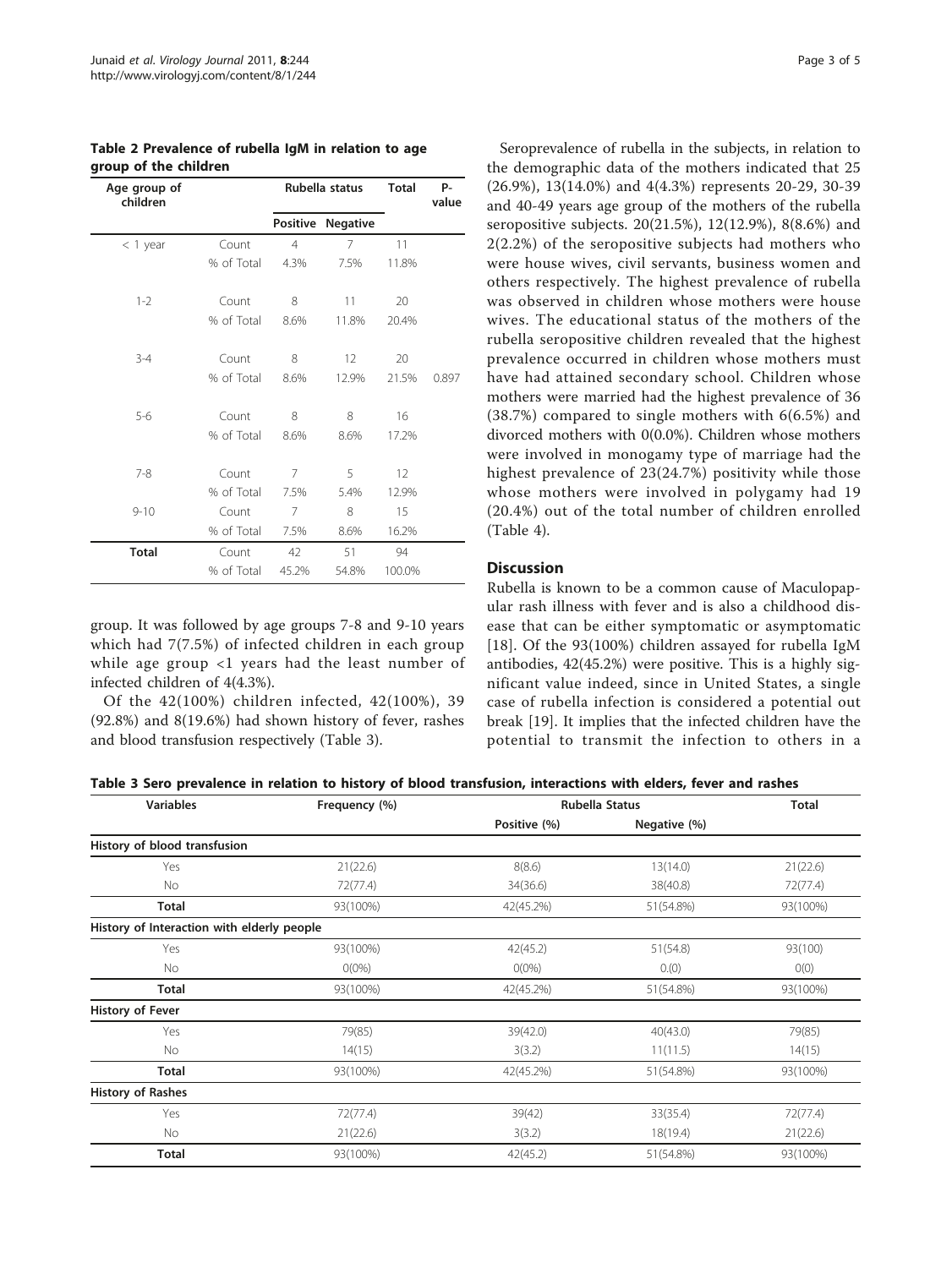<span id="page-3-0"></span>Table 4 Sero prevalence in relation to the demographic data of the mothers

| <b>Variables</b><br>(Mothers) | Rubella status of the children | <b>Total</b><br>(%) | P-<br>value       |       |  |
|-------------------------------|--------------------------------|---------------------|-------------------|-------|--|
|                               | Positive no.<br>(%)            | Negative no.<br>(%) |                   |       |  |
| Age group in years            |                                |                     |                   |       |  |
| $20 - 29$                     | 25(26.9%)                      | 18(19.4%)           | 43<br>(46.2%)     |       |  |
| 30-39                         | 13(14.0%)                      | 31(33.3%)           | 44<br>(47.3%)     |       |  |
| 40-49                         | 4(4.3)                         | 2(2.2)              | 6(6.5%)           | 0.015 |  |
| <b>Total</b>                  | 42(45.2)                       | 51(54.8)            | 93<br>$(100.0\%)$ |       |  |
| Occupation                    |                                |                     |                   |       |  |
| Housewife                     | 20(21.5)                       | 31(33.3)            | 51<br>$(54.8\%)$  |       |  |
| Civil Servant                 | 12((12.9)                      | 11(11.8)            | 23<br>(24.7%)     |       |  |
| <b>Business Women</b>         | 8(8.6)                         | 8(8.6)              | 16<br>(17.2%)     | 0.594 |  |
| Others                        | 2(2.2)                         | 1(1.1)              | 3(3.2%)           |       |  |
| <b>Total</b>                  | 42(45.2%)                      | 51(54.8%)           | 93<br>$(100.0\%)$ |       |  |
| <b>Education</b>              |                                |                     |                   |       |  |
| Primary                       | 15(16.1)                       | 23(24.7)            | 38<br>(40.9%)     |       |  |
| Secondary                     | 19(20.4)                       | 19(20.4)            | 38<br>$(40.9\%)$  |       |  |
| Tertiary                      | 7(7.5)                         | 8(8.6)              | 15<br>$(16.1\%)$  | 0.828 |  |
| None                          | 1(1.1)                         | 1(1.1)              | $2(2.2\%)$        |       |  |
| <b>Total</b>                  | 42(45.2%)                      | 51(54.8%)           | 93<br>$(100.0\%)$ |       |  |
| <b>Marital Status</b>         |                                |                     |                   |       |  |
| Single                        | 6(6.5)                         | 3.(3.2)             | 9(9.7%)           |       |  |
| Married                       | 36(38.7)                       | 47(50.5)            | 83<br>$(89.9\%)$  | 0.271 |  |
| Divorce                       | O(0.0)                         | 1(1.1)              | $1(1.1\%)$        |       |  |
| <b>Total</b>                  | 42(45.2%)                      | 51(54.8)            | 93<br>$(100.0\%)$ |       |  |
| Type of Marriage              |                                |                     |                   |       |  |
| Polygamy                      | 19(20.4)                       | 25(26.9)            | 44<br>(47.3%)     |       |  |
| Monogamy                      | 23(24.7)                       | 26(28.0)            | 49<br>(52.7%)     | 0.716 |  |
| <b>Total</b>                  | 42(45.2)                       | 51(54.8)            | 93<br>$(100.0\%)$ |       |  |

congregate environment like house holds, day cares, schools, places of worship and other social gathering [[19\]](#page-4-0). The Medical Practitioners especially women of child bearing age who are not immuned to rubella are at risk if they come in contact with these infected children because they may contract the infection at their first trimester or second trimester and transmit it vertically to the developing fetus and hence, risk of congenital rubella syndrome [\[20](#page-4-0)].

Gender wise distribution of the positive subjects showed no significant difference between male and female. The same was observed in a study conducted in Chandigarh in 1874 [[21\]](#page-4-0) and in Bolivia and Turkey [[22](#page-4-0)] and [[4\]](#page-4-0). This implies that in the control of rubella, immunization should be given to all male and female children to reduce the circulation of the virus in a community [\[23\]](#page-4-0).

This study observed a slight increase in seropositivity of 8(8.6%) in children that fall within the age groups 1- 2, 3-4 and 5-6 years. The slight increase of positivity in these age groups may be due to risk factors like frequent exposures to already infected people in congregate environments like schools and play grounds [[19\]](#page-4-0).

Of the 42 (100%) positive cases, 39(92.8%) showed classical history of rashes which is in accord with the fact that some people could be asymptomatically or symptomatically infected with rubella [[18\]](#page-4-0).

The demographic data (Age, occupation, educational status, marital status and type of marriage) of the mothers of these children were also linked with the rubella positivity and negativity of these children. The rubella IgM positivity of the children assayed decreases with an increase in the age of their mothers. This could be attributed to the fact that mothers of younger ages visit congregate environment frequently with their children and thereby exposing their children to several risk of contracting rubella via contact or respiratory route. Children whose mothers were full time house wives had the highest prevalence of 20 (21.5%) unlike civil servant 12(12.9), business women 8 (8.6%) and others 2(2.2%). Children whose mothers must have had attained secondary schools were the mostly infected with 19(20.4%) positivity, unlike primary 15 (16.1%), tertiary 7(7.5%) and none 1(1.1%). Marital status of the mothers also influenced the status of rubella among the studied group. Children whose mothers were married were the ones most infected. The possible reason may be as a result of high level of contact/Interactions at the family level which promotes rubella transmission since rubella Seroprevalence increases as the number of sibling's increases [\[24\]](#page-4-0).

# Conclusion

Rubella infection control is essential for eliminating indigenous and preventing CRS. The strategies for rubella outbreak control include defining target population for rubella vaccination, ensuring that susceptible persons within the target populations are vaccinated rapidly and maintaining rubella and CRS surveillance. Control measures should be implemented as soon as a case of rubella is identified. Maintaining control measures is essential when pregnant women are possible